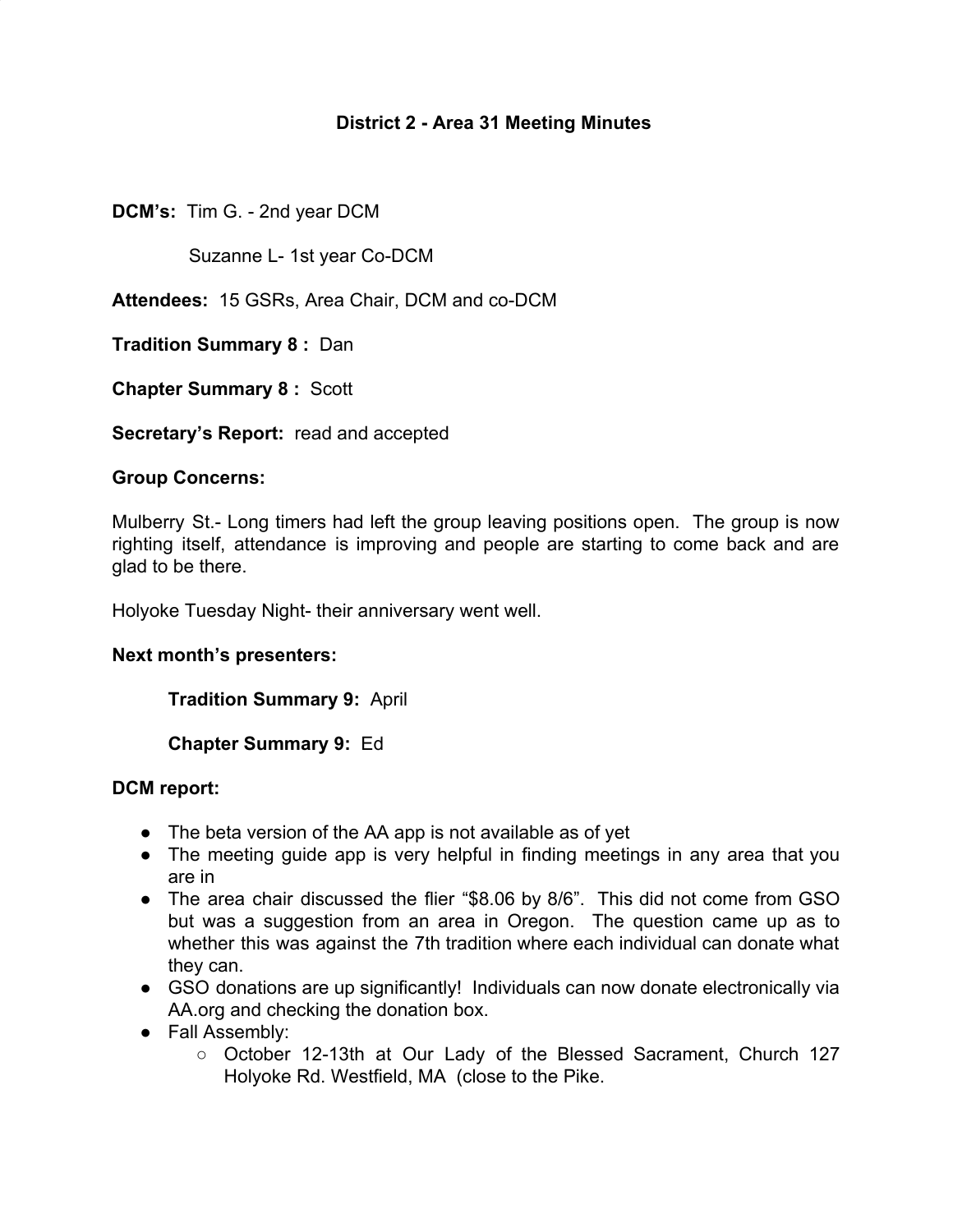- Saturday hours are 10am to 4pm and a group inventory will be held that day
- Sunday hours are 1pm to 5pm and elections will be held that day.
	- If you are interested in standing for a position, it is important that you be there.
- Area 48 (Hudson, Mohawk, Berkshire) has been asked to drop Berkshire from their to avoid confusion with our Berkshire area.

Suzanne reports that a letter was sent out from GSR Greg T. stating that there has been an update to the system AA.org. It is on Netsuite systems and has an on-line bookstore, an area for contributions. Separate communications have been sent out to people with recurring contributions and that they need to re-enter their information. REfer any problems to Awilva Ravera. All the new information is available and Sue C. will send the letter with the minutes.

### **Old Business:** None

### **New Business:**

- Some GSRs are reporting that they are not getting the minutes-Sue C will take care of this issue
- Registration for the 2020 International convention in Detroit Michigan open on 9/9/2019
	- $\circ$  The convention will be held from July 2-July 5th.
- District 2 Workshop topic will be held at a date to be determined
- Volunteers are needed for the commitee to determine a date and whether or not to combine with another district to do a joint workshop
	- Ann R, April, Judy G and David has all volunteered
	- The workshop is based on GSO subtitles
	- This is a 1 day event on a Saturday or Sunday for 3-4 hours
	- It is the responsibility of the district to get experienced speakers, usually 3 to speak for an alloted time then have time for discussion.
	- Food choices are the responsibility of the committee.
	- This helps people to get active/ invite your sponsees
	- A worksheet will be handed out for all tasks to be completed
	- The workshop helps prepare our delegate for the GSO conference in New York.
	- The workshop topic will be "attraction through action"
	- The next area meeting is 8/14-someone should plan to attend to get together with other districts.
- The intergroup picnic will be held on 8/25 at the Moose Lodge Family Center, Fuller Rd. in Chicopee